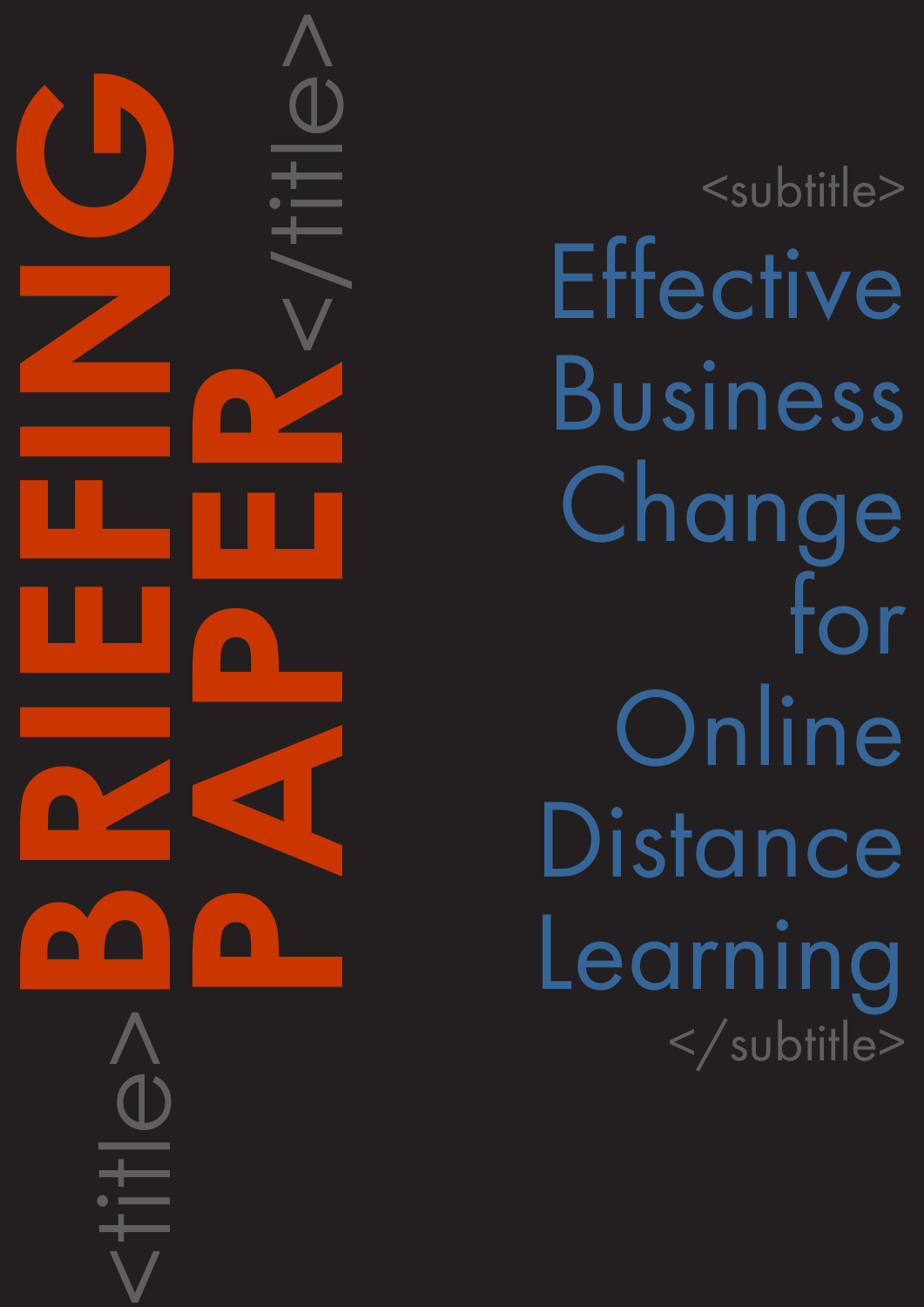#### CAPDM Ltd. CAPDM Ltd.

Introduction **Educational technologies are still rapidly changing. There has been no 'let** 

up' over the last decade in new technology arrivals with the resulting need to explore and adapt them to make the processes of teaching and learning more efficient and effective. As each new cycle of education technology progresses, a minority of useful ones stand the test of time, stay with us, and retain core funding.

The first generation of virtual learning environments (VLE or LMS) have been replaced either by: established user-derived initiatives like Moodle; or by the next generation of commercial products such Canvas, re-architected to form service-oriented solutions platforms that are better targeted at specific learning industries including schools, colleges, universities, professional associations, corporations and government.

These second-generation platforms are in turn being challenged by the new MOOC technologies and providers, currently hoping to leverage their new mass-market course delivery platforms and channels, to deliver academically accredited courses to profitable audiences.

Technology aside, a more difficult change for Institutions to manage however, is business change which addresses the need to get somewhere different from where the education 'business' is today. This is a challenge for established education providers indeed, and even more of a challenge for their suppliers who need to get somewhere first before the education providers actually need to be there.

This briefing paper is aimed at business managers – the people charged with keeping the education business alive, achieving and increasingly now, profitable. It offers two specific way to go about effecting change in an established education business, to transform it permanently into an modern online one.

What stage are you at in the process of introducing eLearning into your organisation:

> No eLearning; sporadic use of e-learning; regularly replicated e-learning; established eLearning or "mission critical"?

If you want to delve a bit more into the different meaning of each of these categories of uptake, have a go at doing our online exercise here:

#### [http://www.capdm.com/barriers/](http://www.capdm.com/barriers/ )

Its getting on a bit now (2003), but the thoughts it provokes are just as relevant today with adopting eLearning as they were when fifteen years ago the same debate was being had about adopting distance learning. If you think about the answers you provide to the 50 questions contained in the exercise, you should end up with a useful indicator of where you need to address the key issues for

Where do you want to go?

your institution.

Then there is the issue of what everyone else is doing. Market research organisations such as [Ambient Insight](http://www.ambientinsight.com/Resources/Documents/AmbientInsight_2015-2020_US_Self-paced-eLearning_Market_Abstract.pdf) are currently very negative towards self-paced eLearning, projecting negative 6.4% growth rates up to 2020. This pessimism is driven by many factors including the inefficiencies of legacy education products and processes being challenged by new technologyenhanced advances in digital publishing and pedagogy.

So where do you feel your eLearning adoption efforts lie; stuck in Geoffrey Moore's 'chasm' awaiting the Early Majority of adopters, or mired in Everett Rogers "[Diffusion of Innovations"](https://en.wikipedia.org/wiki/Diffusion_of_innovations) (2003).

Where are

you today?



# Technology Adoption Life Cycle



One thing that should be clearer today is the proven need to establish greater flexibility in the delivery of programmes and courses. Going online means giving greater choice to students, but doing it in a way that can **scale** cost-effectively requires an **investment in content** that is fit for carrying some (if not all) of the tutoring workload.

Choosing where to place your online course designs on the flexible learning spectrum is a significant decision that has to come early on in the course design process. It influences the architecture of your emerging repository of content, and it becomes your 'product definition', helping you standardise your authoring, production and support efforts around a commonly understood domain of product components.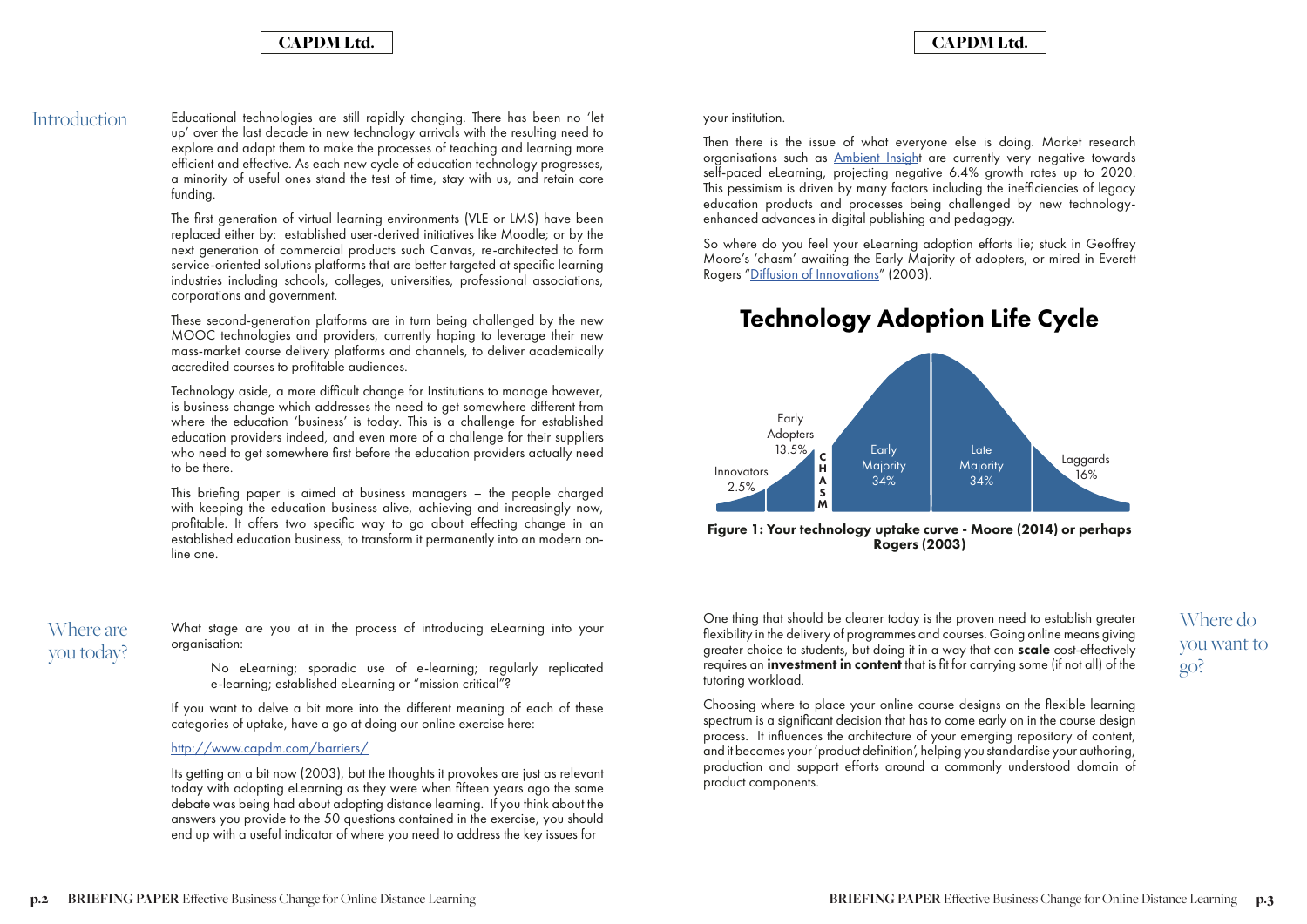## What to change in the business

#### CAPDM Ltd. CAPDM Ltd.

![](_page_2_Figure_1.jpeg)

Figure 2: eLearning and the flexible learning spectrum

eLearning technologies are a bit of a 'red-herring' in that they can span the whole spectrum, and can be used equally well to provide course components that enhance classroom delivery (e.g. group simulations) as to enhance online study sessions (e.g. multimedia case studies). They tend to be expensive to develop though, so the number and type of eLearning components you choose to have in your product will be directly moderated by the budget you have available to either develop in-house, license or adapt them in from 3rd party sources. Open Educational Resource repositories can help, but it's a bit hit-and-miss depending on your subject, and even then it's often expensive to integrate them.

Agreeing your online product design is critical, as is defining your target market and how you will reach it, as covered in our whitepaper entitled [Market strategies](https://www.capdm.co.uk/wp-content/uploads/2013/03/WP002A.pdf)  [for distance learning programmes.](https://www.capdm.co.uk/wp-content/uploads/2013/03/WP002A.pdf) Your market strategy will end up significantly influencing the business model you choose establish, to deliver your products successfully to market and can sustain them there.

There are two main changes to effect organisationally for online learning – changing your strategic/business plan, and changing the key business processes related to product (course) development and delivery.

### Changing the strategic/business plan

Many education providers enshrine ambitious goals in their strategic plans that aim to double student numbers or develop new revenues from foreign sources. Many are failing to achieve them, and many more are failing to achieve sustainable gains. Why? Usually because there are no pragmatic plans to orchestrate the resources needed to achieve them.

One business model that has been proven to work is [DGBIE](https://www.capdm.co.uk/wp-content/uploads/2013/01/The-DGBIE-Model-BRIEFING-PAPER.pdf) – CAPDM's own business model template which stands for 'Developing Global Business in Education'. Based on more than a decade of proven success with the Edinburgh Business School eMBA programme, the World's largest online non-tutored MBA programme, this model is a recipe for building successful businesses in distance and online education, and should be studied in great detail.

If you want to build your own business model and plan from scratch, a good place to start is the [Recommendations for robust and sustainable large-scale](http://www.nettskolen.com/in_english/megatrends/Recommendations.pdf)  [e-learning](http://www.nettskolen.com/in_english/megatrends/Recommendations.pdf) paper written by Morten Flate Paulsen et.al., which provides sound advice on what to include in it.

In short, the plan needs to assemble and motivate all the stakeholders needed; design the course; source the content; develop the product; get it 'on-the-shelf'; market, sell and support it over many years within an efficient administration environment.

### Changing the course development processes

If you are setting out to create a domain of flexible learning course products, that must be deliverable in print and online in a variety of learning management systems, you will probably have to re-engineer how you author; produce; test; and deliver them.

Alternatively, and if your business model supports it, you can choose not to try to do it all in-house, and either outsource chunks of the development to third party specialists; in-source people temporarily with the skills and technologies you need; or partner and perhaps share some of the potential rewards and risks.

Small innovative education service suppliers trying to win big institutional contracts on their own need to demonstrate they have either an exemplary specialist knowledge in an area that adds real value, or a genuine 'killer' application. But what exemplary specialist knowledge helps to really add value to an embryonic online education business, and what 'killer' applications are there of relevance to education provision today?

Distance learning is one area of exemplary specialist knowledge that can really add value to online education provision today. The research work done in 2001 by [Cho, Berge and Muilenberg](http://www.emoderators.com/barriers) on barriers to uptake of distance learning in US institutions, used for the basis of the exercise you tried above, is certainly of value in considering how to change your teaching and learning delivery. Indeed, evidence from the literature is that as student needs shift more and more towards a flexible learning experience, distance learning, blended learning and eLearning are finding increasingly common ground.

One killer application of immediate relevance to education provision is [single](http://en.wikipedia.org/wiki/Single_source_publishing)  [source publishing](http://en.wikipedia.org/wiki/Single_source_publishing) or single sourcing. This standards-based content development approach has been around since 1986 and has already revolutionised the News and Journal Publishing industries. It enables better content reuse and device independence, and involves a move away from traditional publishing processes towards more efficient and better quality automated ones.

Outsourcing, in-sourcing, partnering who to work with